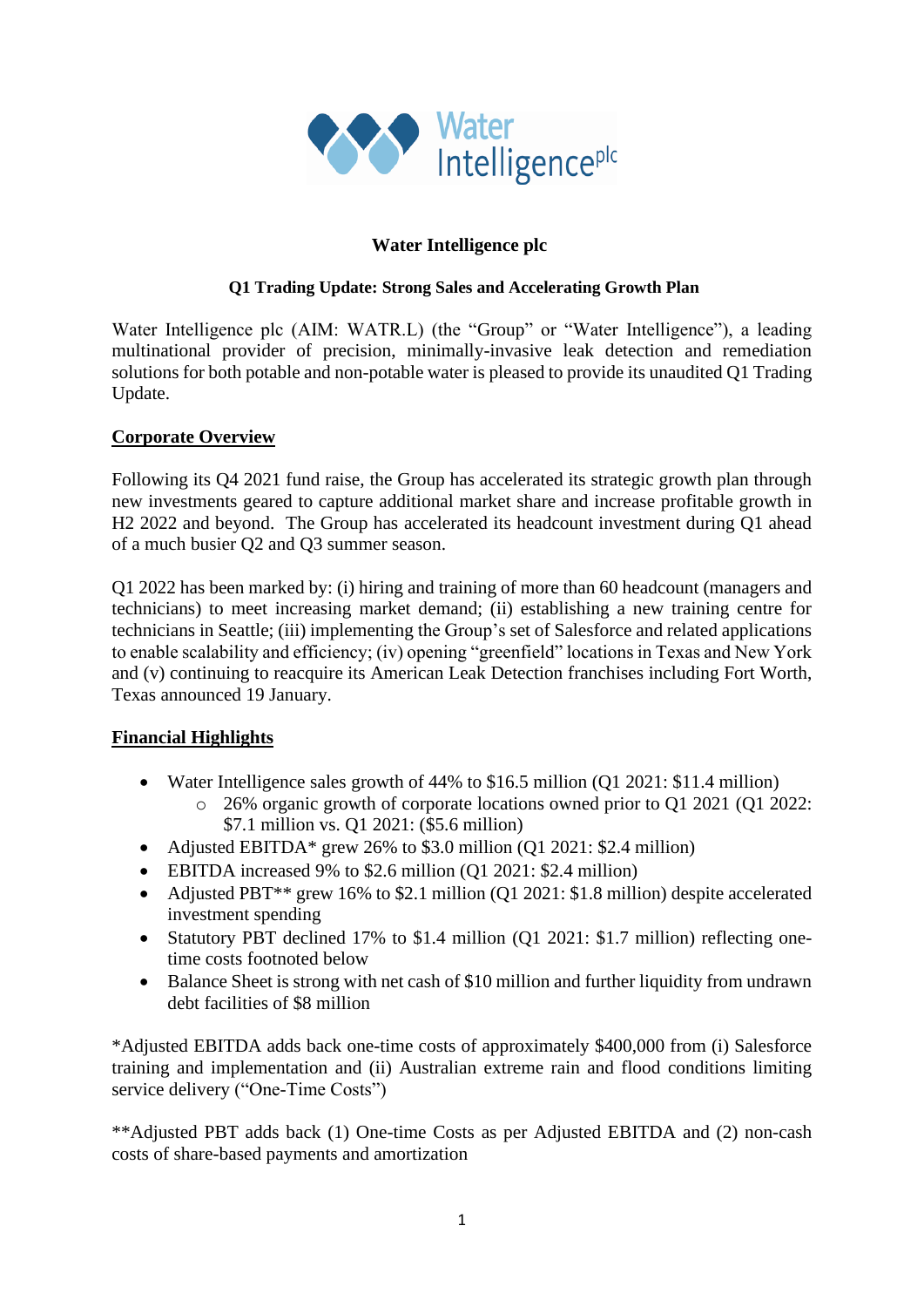## **Corporate Development Highlights**

- \$17 million credit expansion with M&T bank at fixed rate of approximately 5.5% with repayment through 2027 to support franchise reacquisitions
- Strategic franchise reacquisition of Fort Worth, Texas
- Launch of "greenfield" corporate locations in Long Island, New York and Wichita Falls, Texas
- Training Centre launched in Seattle to train more leak detection specialists

## **Release of 2021 Audited Results**

The Group expects to announce its audited results for 2021 during late May as traditionally released.

Commenting on the Group's performance, Executive Chairman, Dr. Patrick DeSouza remarked:

"Our strategic plan for the last decade has been and continues to be focused on creating a worldclass growth company that provides solutions to water loss from deteriorating infrastructure – residential, commercial, municipal. And we are delivering both organic growth and acquisition-led growth in line with our plan. With the support of our institutional investors, we are accelerating our investment in growth by adding more execution personnel and training centresto expand our current multinational operational footprint. Moreover, we are automating our business with the rollout of Salesforce and associated applications to increase efficiency and scalability as we add more execution personnel. Finally, we are continuing to complement organic growth with acquisition-led growth from our own franchise businesses and third-party solution providers.

We are confident in these investments given increasing global market demand for minimallyinvasive solutions to aging infrastructure and water scarcity from changing climate conditions. Our confidence stems from our strong foundation: (i) an installed base of approximately \$150 million in gross sales by corporate operations and franchisees under our core American Leak Detection brand, (ii) more than 150 locations across the US and in the UK, Australia and Canada and (iii) a matrix of proprietary technology solutions for clean water and wastewater problems."

*This announcement contains inside information for the purposes of Article 7 of the UK version of Regulation (EU) No 596/2014 which is part of UK law by virtue of the European Union (Withdrawal) Act 2018, as amended ("MAR"). Upon the publication of this announcement via a Regulatory Information Service, this inside information is now considered to be in the public domain.*

Enquiries: